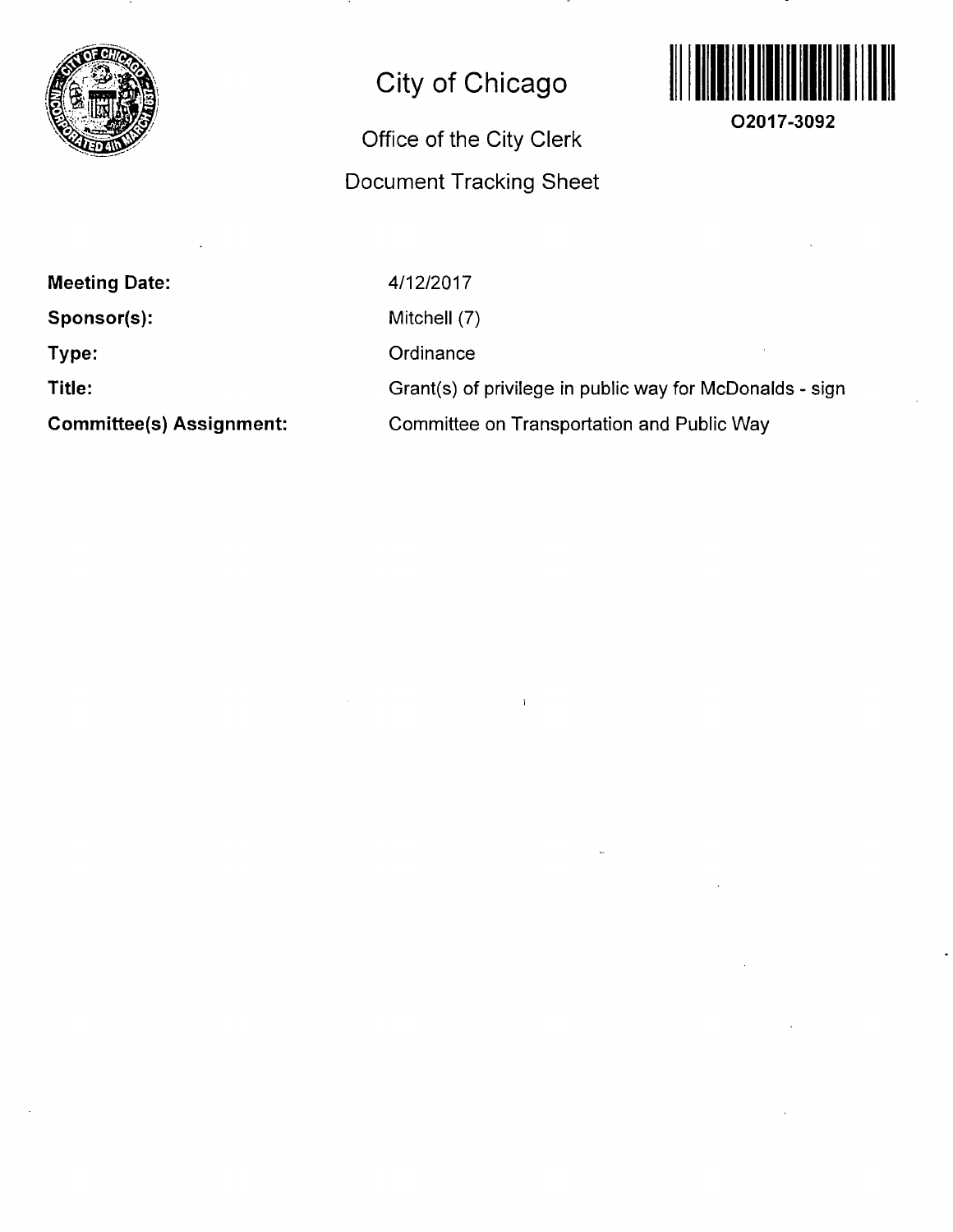Direct Intro<br>#7

**ORDINANCE** -MCDONALDS Acct. No. 352788 - 1 Permit No. 1126959

*Be It Ordained by the City Council of the City of Chicago:* 

SECTION 1. Permission and authority are hereby given and granted to MCDONALDS, upon the terms and subject to the conditions of this ordinance to maintain and use one (1) sign(s) projecting over the public right-of-way attached to its premises known as 1951 E. 95th St..

Said sign structure(s) measures as follows; along E 95th St:

One (1) at twenty point zero eight (20.08) feet in length, nineteen point six seven (19.67) feet in height and thirty point two five (30.25) feet above grade level.

The location of said privilege shall be as shown on prints kept on file with the Department of Business Affairs and Consumer Protection and the Office of the City Clerk.

Said privilege shall be constructed in accordance with plans and specifications approved by the Department of Transportation (Division of Project Development) and Zoning Department - Signs.

This grant of privilege in the public way shall be subject to the provisions of Section 10-28-015 and all other required provisions of the Municipal Code of Chicago.

The grantee shall pay to the City of Chicago as compensation for the privilege #1126959 herein granted the sum of three hundred (\$300.00) per annum in advance.

A 25% penalty will be added for payments received after due date.

The permit holder agrees to hold the City of Chicago harmless for any damage, relocation or replacement costs associated with damage, relocation or removal of private property caused bythe City performing work in the public way.

Authority herein given and granted for a period of five (5) years from and after 05/04/2016.

Alderman

Gregory I. Mitchell 7<sup>th</sup> Ward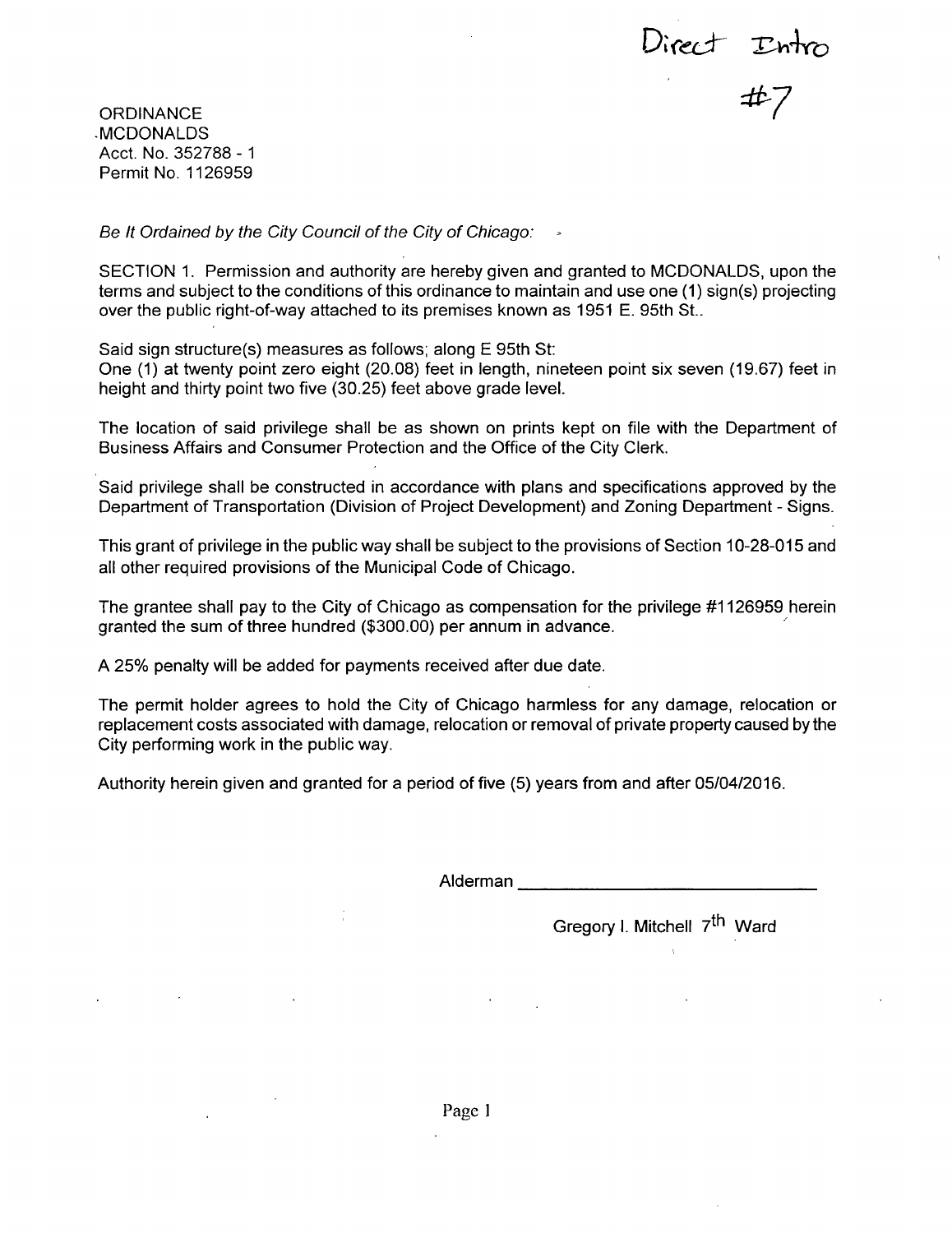

Everbrite, LLC, 315 Marion Ave , South Milwaukee, Wl, 531 72 P 888-857-4078 F 877-430-7363 www everbrite com